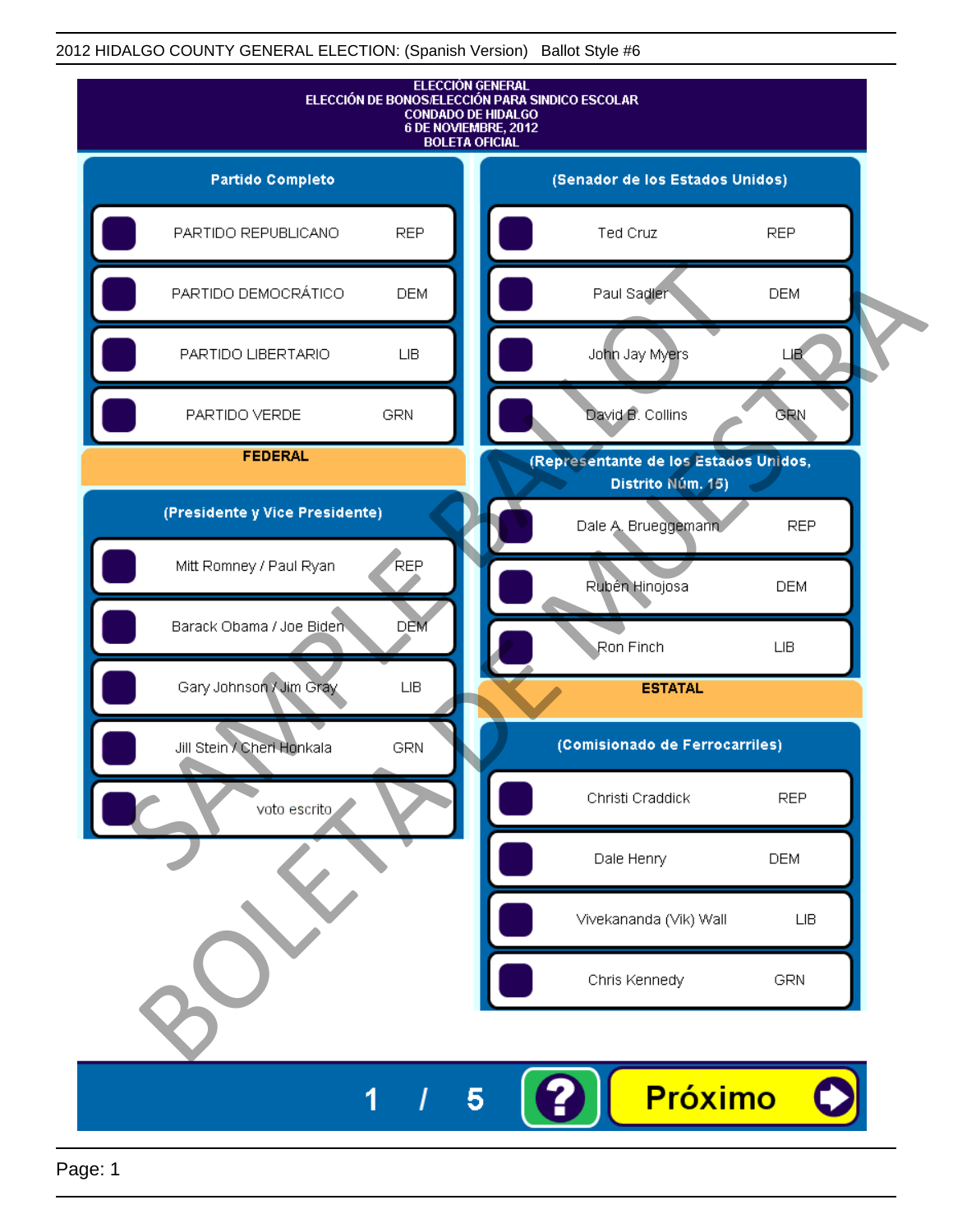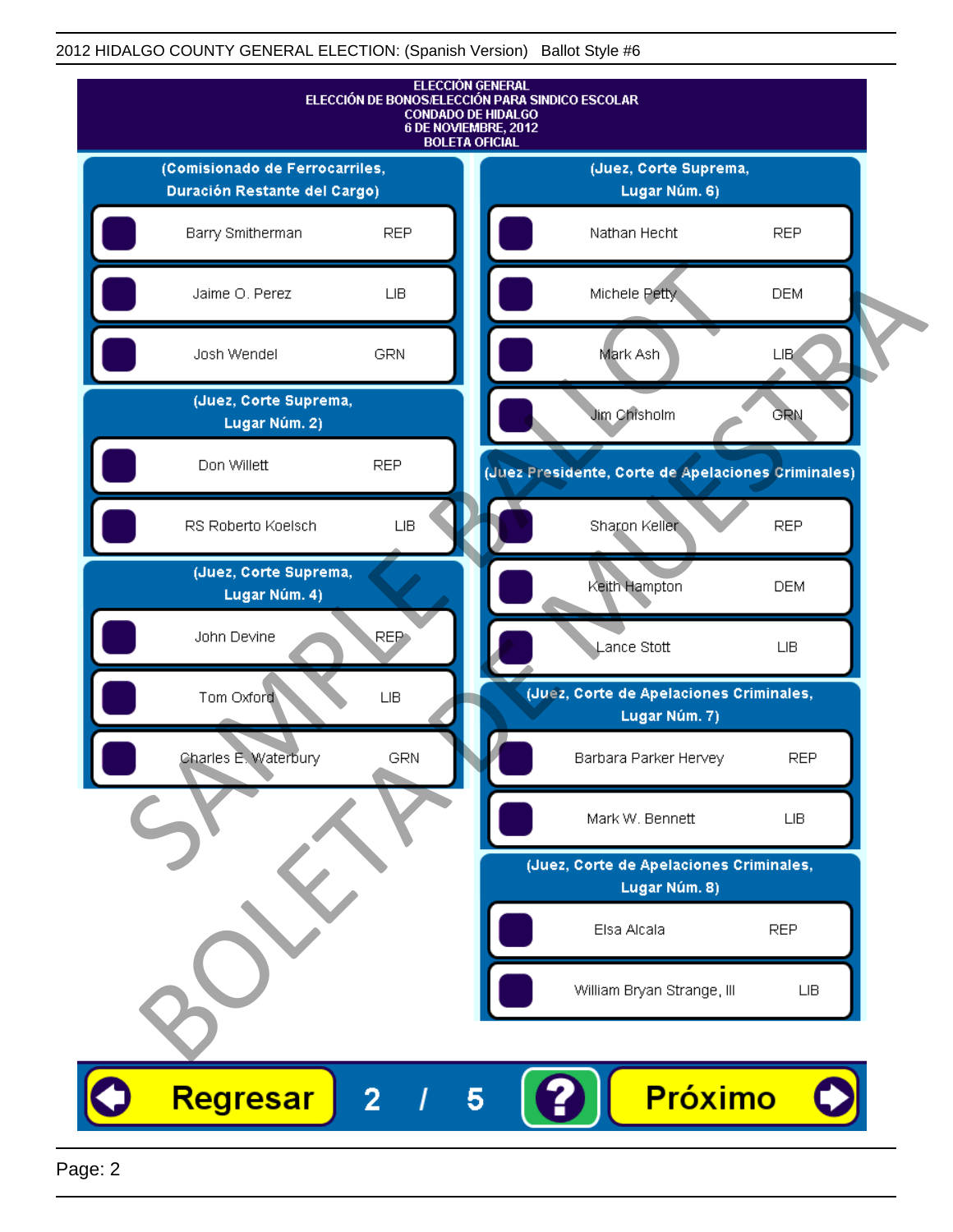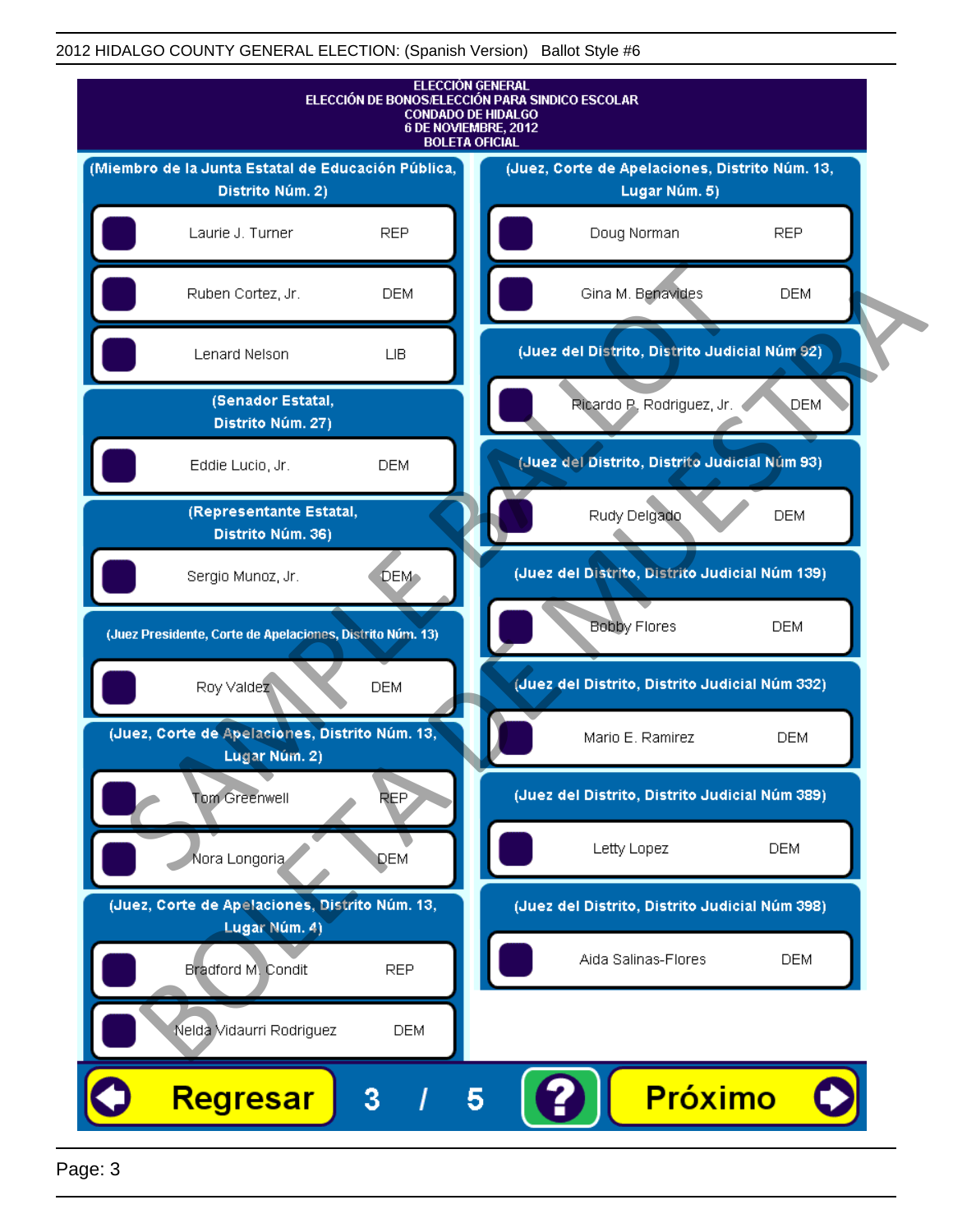| <b>ELECCIÓN GENERAL</b><br>ELECCIÓN DE BONOS/ELECCIÓN PARA SINDICO ESCOLAR<br><b>CONDADO DE HIDALGO</b><br>6 DE NOVIEMBRE, 2012<br><b>BOLETA OFICIAL</b>                         |                                                      |
|----------------------------------------------------------------------------------------------------------------------------------------------------------------------------------|------------------------------------------------------|
| (Juez del Distrito, Distrito Judicial Núm 430)                                                                                                                                   | DISTRITO ESCOLAR INDEPENDIENTE DE HIDALGO            |
| Israel Ramon, Jr.<br><b>DEM</b>                                                                                                                                                  | (PARA SINDICO ESCOLAR<br>Lugar Núm. 1)               |
| (Juez del Distrito, Distrito Judicial Núm 449)                                                                                                                                   | Victor M Peña                                        |
| Jesse Contreras<br><b>DEM</b>                                                                                                                                                    | Blanca Lara                                          |
| <b>CONDADO</b>                                                                                                                                                                   | (PARA SINDICO ESCOLAR<br>Lugar Núm. 2)               |
| (Sherife)                                                                                                                                                                        | Blas Quiroga Jr.                                     |
| <b>REP</b><br>Robert Caples                                                                                                                                                      | Raymundo (Ray) Martinez                              |
| <b>J</b> DEM<br>Guadalupe "Lupe" Trevino                                                                                                                                         | (PARA SINDICO ESCOLAR<br>Lugar Núm. 4 NO COMPLETADO) |
| DISTRITO DE DRENAJE NUMERO UNO DEL CONDADO<br>DE HIDALGO, TEXAS                                                                                                                  | Mentor Cantu                                         |
| <b>ELECCIÓN DE BONOS</b>                                                                                                                                                         | Norma Garza-Torres                                   |
| (LA EMISIÓN DE BONOS EN LA CANTIDAD DE<br>\$184,000,000.00 Y LA IMPOSICIÓN DE IMPUESTOS<br>SUFICIENTES PARA PAGAR LOS BONOS PARA<br>MEJORAS AL SISTEMA DE DESAGUE DEL DISTRITO?) | (PARA SINDICO ESCOLAR<br>Lugar Núm. 5 NO COMPLETADO) |
| A FAVOR                                                                                                                                                                          | A. Alvin Sámano                                      |
| EN CONTRA                                                                                                                                                                        | Rodolfo "Rudy" Francisco Franz!                      |
|                                                                                                                                                                                  | (PARA SINDICO ESCOLAR<br>Lugar Núm. 6)               |
|                                                                                                                                                                                  | Carlos Cardoza, Sr.                                  |
|                                                                                                                                                                                  | Rafael "Ralph" Garza                                 |
| <b>Regresar</b><br>5                                                                                                                                                             | <b>Próximo</b>                                       |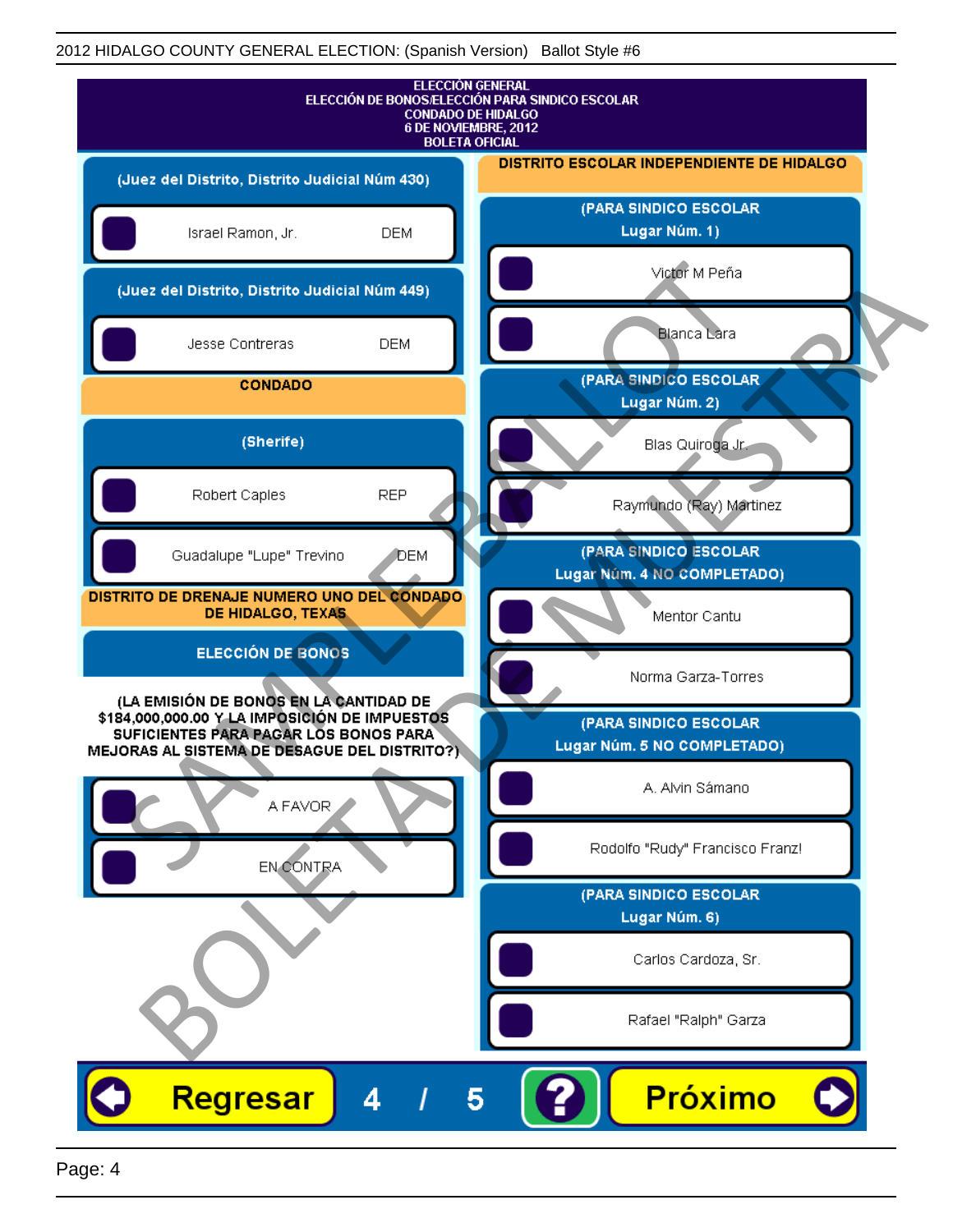|                                                                                   | <b>ELECCIÓN GENERAL</b><br>ELECCIÓN DE BONOS/ELECCIÓN PARA SINDICO ESCOLAR<br><b>CONDADO DE HIDALGO</b><br>6 DE NOVIEMBRE, 2012<br><b>BOLETA OFICIAL</b> |
|-----------------------------------------------------------------------------------|----------------------------------------------------------------------------------------------------------------------------------------------------------|
| (PARA SINDICO ESCOLAR                                                             |                                                                                                                                                          |
| Lugar Núm. 7)                                                                     |                                                                                                                                                          |
| Yesenia Ayala                                                                     |                                                                                                                                                          |
| David Badillo                                                                     |                                                                                                                                                          |
| CANDIDATO SIN CONTENDIENTE DECLARADO ELECTO                                       |                                                                                                                                                          |
| (Juez, Corte de Ley del Condado, Núm. 7)<br>Sergio Valdez (DEM)                   |                                                                                                                                                          |
| (Asesor-Colector de Impuestos del Condado)<br>Pablo "Paul" Villarreal, Jr. (DEM)  |                                                                                                                                                          |
| (Comisionado del Condado, Precincto Núm. 1)<br>A.C. Cuellar Jr. (DEM)             |                                                                                                                                                          |
| (Comisionado del Condado, Precincto Núm. 3)<br>Joe M. Flores (DEM)                |                                                                                                                                                          |
| (Juez de Paz, Precinto Núm. 1, Lugar Núm. 1)<br>Gilberto Saenz (DEM)              |                                                                                                                                                          |
| (Juez de Paz, Precinto Núm. 2, Lugar Núm. 1)<br>Robert M. "Bobby" Contreras (DEM) |                                                                                                                                                          |
| (Juez de Paz, Precinto Núm. 3, Lugar Núm. 1)<br>Luis J. Garza (DEM)               |                                                                                                                                                          |
| (Juez de Paz, Precinto Núm. 4, Lugar Núm. 1)<br>Charlie Espinoza (DEM)            |                                                                                                                                                          |
| (Agente de policía, Precinto Núm. 1)<br>Celestino Avila Jr. (DEM)                 |                                                                                                                                                          |
| (Agente de policía, Precinto Núm. 2)<br>Martin "Marty" Cantú (DEM)                |                                                                                                                                                          |
| (Agente de policía, Precinto Núm. 3)<br>Lazaro "Larry" Gallardo Jr. (DEM)         |                                                                                                                                                          |
| (Agente de policía, Precinto Núm. 4)<br>J.E. "Eddie" Guerra (DEM)                 |                                                                                                                                                          |
|                                                                                   |                                                                                                                                                          |
|                                                                                   |                                                                                                                                                          |
| 5<br><b>Regresar</b>                                                              | Revisar<br>5                                                                                                                                             |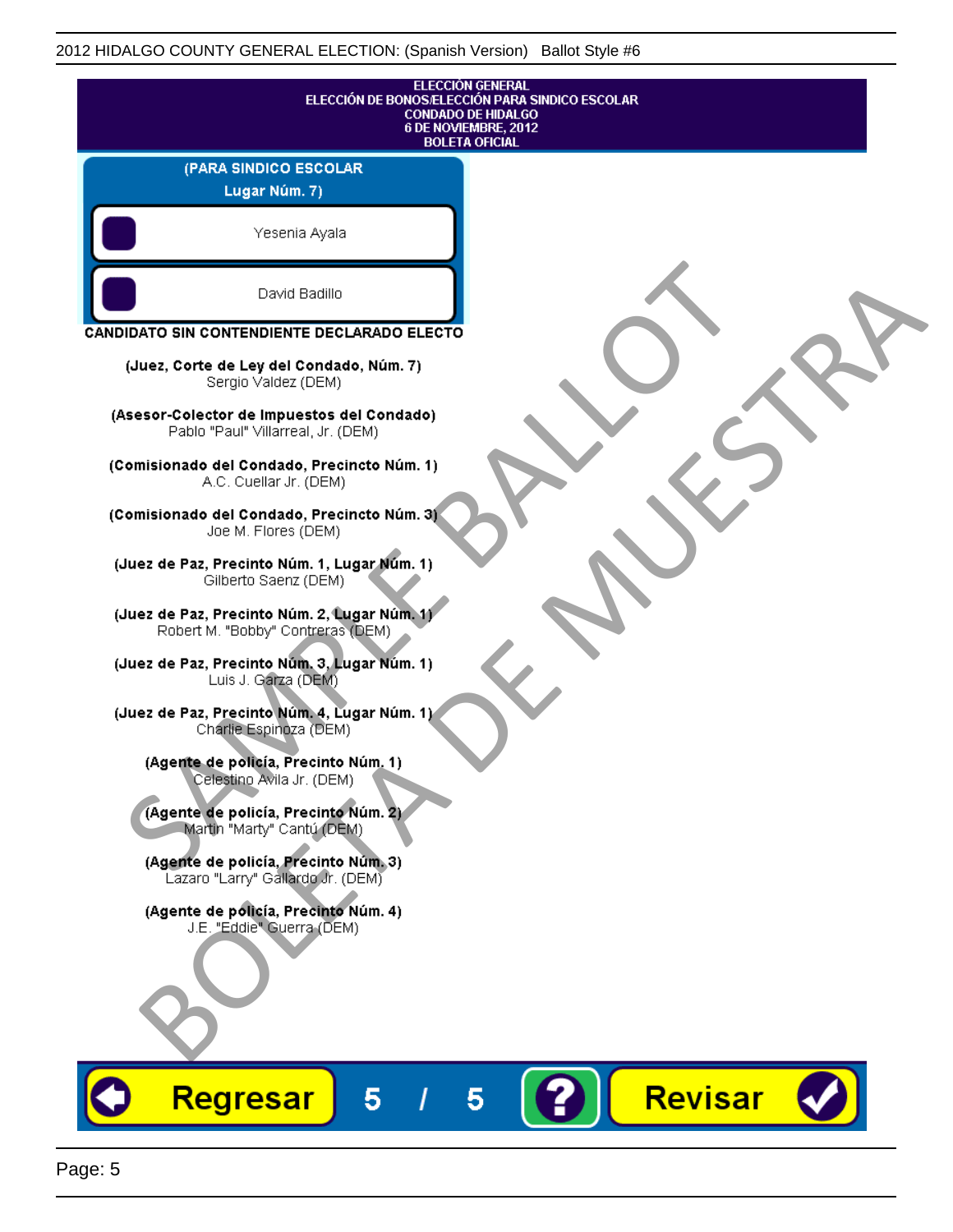Presione el nombre del candidato o el título de la contienda para volver a la contienda.

El botón Votar se iluminará

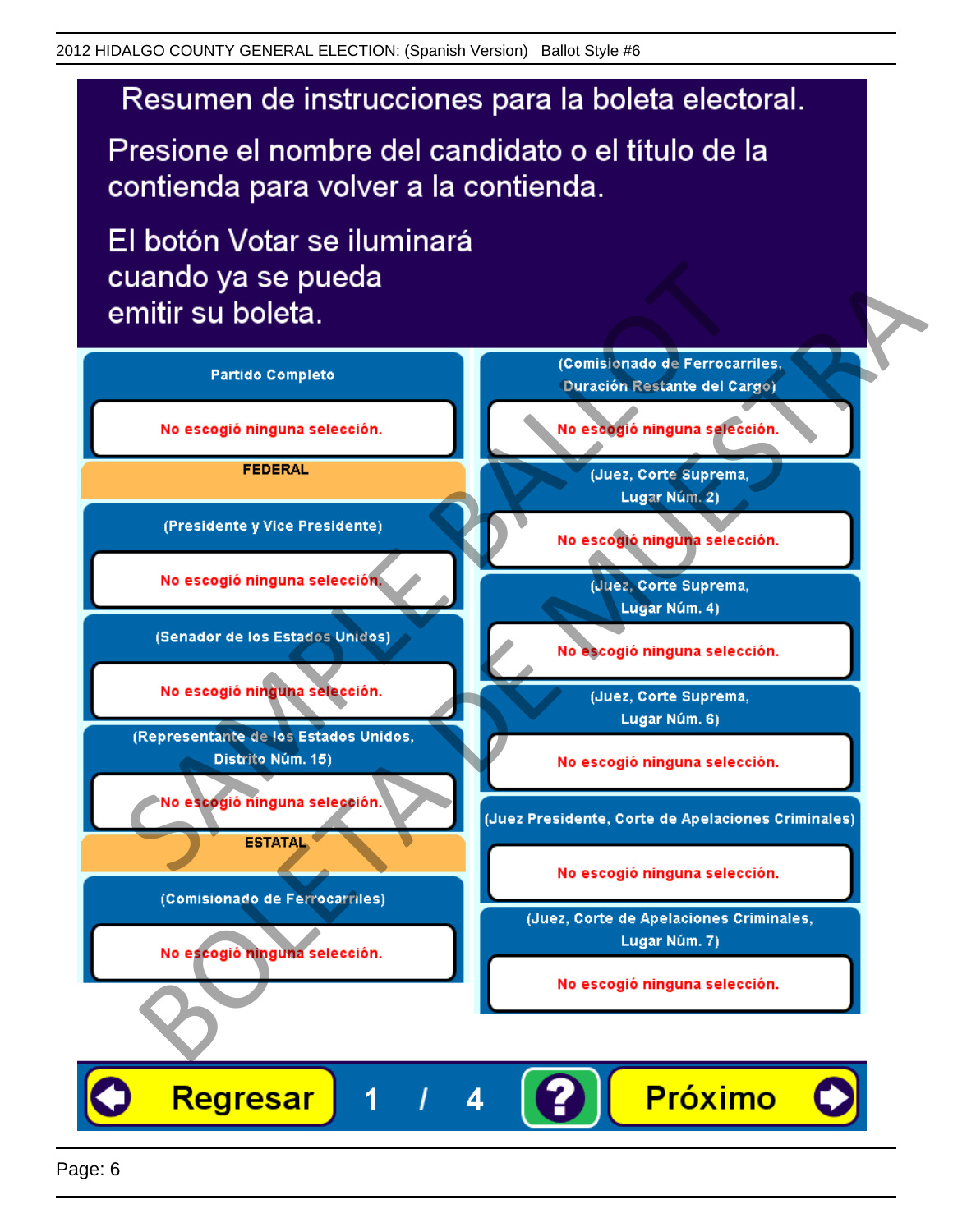Presione el nombre del candidato o el título de la contienda para volver a la contienda.

El botón Votar se iluminará



Regresar **Próximo**  $\overline{2}$ 4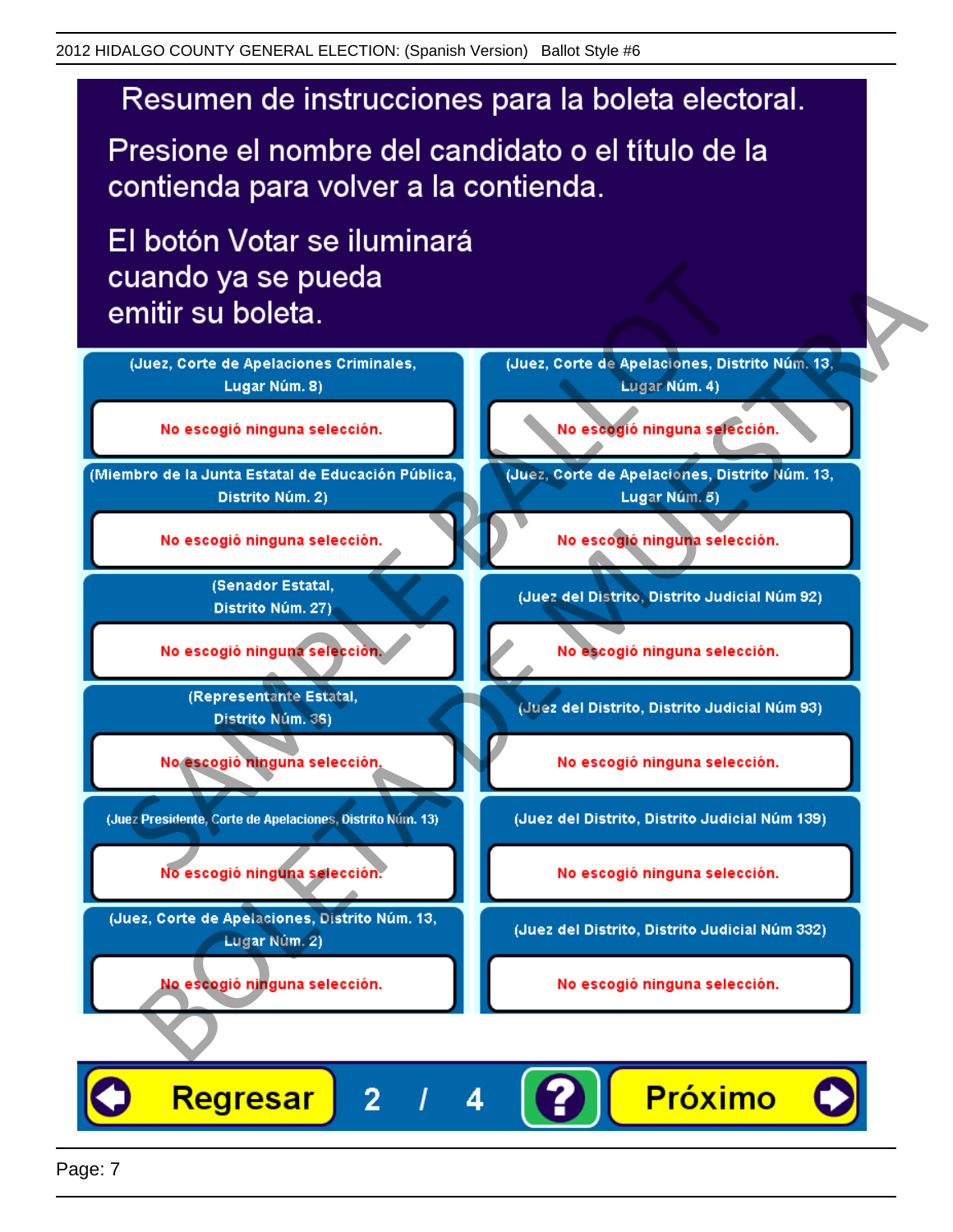Presione el nombre del candidato o el título de la contienda para volver a la contienda.

El botón Votar se iluminará